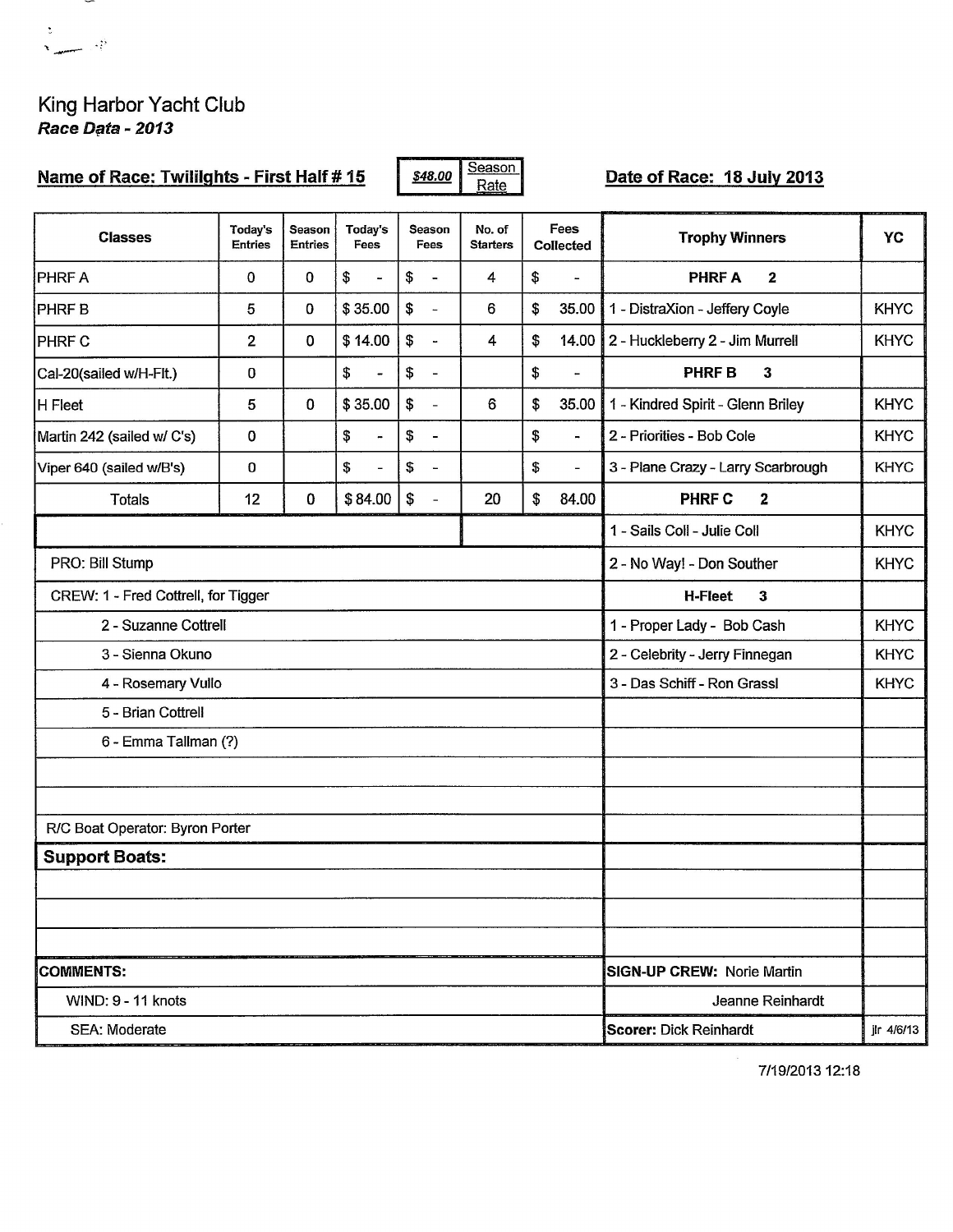## **2013 KHYC TWILIGHTS #15**

Race Date: 18 Jul 2013

Wind Speed: 9-11 kn

## PRO: Bill Stump

|                | Div<br><b>Rank</b> | Sail No. | <b>Boat Name</b>                   | Owner / Skipper                                           | <b>Rating</b> | Finish<br><b>Time</b> | <b>Elapsed</b><br><b>Time</b> | <b>Corrected</b><br><b>Time</b> | <b>Boat Type</b> | Club        |
|----------------|--------------------|----------|------------------------------------|-----------------------------------------------------------|---------------|-----------------------|-------------------------------|---------------------------------|------------------|-------------|
| PHRF-A         |                    |          | Time on Time / Start Time 18:20:00 |                                                           |               |                       |                               |                                 |                  |             |
|                |                    | 4417     | Distraxion $(*)$                   | Jeffery Coyle                                             | 36            | 19:14:59              | 00:54:59                      | 01:00:59                        | Xp44             | <b>KHYC</b> |
|                | $\overline{2}$     | 15       | Huckleberry 2 $(*)$                | Jim Murrell                                               | 54            | 19:17:20              | 00:57:20                      | 01:01:42                        | Farr 30          | <b>KHYC</b> |
|                | 3                  | 7311     | JATO $(*)$                         | Bill Webster/ Mike Moorhead                               | 36            | 19:17:45              | 00:57:45                      | 01:04:03                        | J 111            | <b>KHYC</b> |
|                | $\overline{4}$     | 35008    | Deja Vu $(*)$                      | Tom Payne                                                 | 42            | 19:19:58              | 00:59:58                      | 01:05:51                        | D35              | <b>RBYC</b> |
| <b>PHRF-B</b>  |                    |          | Time on Time / Start Time 18:25:00 |                                                           |               |                       |                               |                                 |                  |             |
|                |                    | 207      | SailS Coll (*)                     | Julie Coll/ Nancy Roe                                     | 150           | 19:19:45              | 00:54:45                      | 00:50:50                        | Martin 242       | <b>KHYC</b> |
|                | $\overline{2}$     | 173      | Kindred Spirit                     | Glenn Griley                                              | 111           | 19:20:27              | 00:55:27                      | 00:54:32                        | Viper 640        | <b>KHYC</b> |
|                | 3                  | 87309    | Priorities (*)                     | Bob Cole                                                  | 99            | 19:20:15              | 00:55:15                      | 00:55:20                        | Olson 30         | <b>KHYC</b> |
|                | $\overline{4}$     | 149      | Plane Crazy                        | Larry Scarbrough                                          | 111           | 19:22:18              | 00:57:18                      | 00:56:21                        | Viper 640        | <b>KHYC</b> |
|                | 5                  | 600      | Tensor                             | John' Selman                                              | 111           | 19:23:48              | 00:58:48                      | 00:57:49                        | Viper 640        | <b>KHYC</b> |
|                | 6                  | 46575    | Calais                             | Jerry Hunter                                              | 81            | 19:21:59              | 00:56:59                      | 00:58:42                        | Dencho 33        | <b>KHYC</b> |
|                | 7                  | 87027    | <b>Flying Dutchman</b>             | Rudy Van K./ Jason Herring                                | 93            | 19:24:02              | 00:59:02                      | 00:59:41                        | Hobie 33         | <b>KHYC</b> |
| PHRF-C         |                    |          | Time on Time / Start Time 18:30:00 |                                                           |               |                       |                               |                                 |                  |             |
|                |                    | 28124    | No Way $!$ (*)                     | Don Souther                                               | 138           | 19:20:45              | 00:50:45                      | 00:47:57                        | $B-25$           | <b>KHYC</b> |
|                | 2                  | 87358    | <b>Sunday Flyer</b>                | Dorian Harris (*)                                         | 150           | 19:26:20              | 00:56:20                      | 00:52:19                        | Martin 242       | <b>KHYC</b> |
| RAF            | $\overline{4}$     | 46470    | Velocirapter                       | Udo Kolter                                                | 151           | 19:08:23              |                               |                                 | <b>B</b> 25      | <b>KHYC</b> |
| <b>H-Fleet</b> |                    |          |                                    | PHRF Time on Distance / Start Time 18:10:00 / Dist.3.90 n |               |                       |                               |                                 |                  |             |
|                | -1                 | 57935    | Proper Lady                        | Bob Cash                                                  | 25            | 18:52:55              | 00:42:55                      | 00:41:18                        | Islander 32      | <b>KHYC</b> |
|                | $\overline{2}$     | 7950     | Celebrity                          | Jerry Finnigan                                            | $-60$         | 18:50:49              | 00:40:49                      | 00:44:43                        | Cal 40           | <b>KHYC</b> |